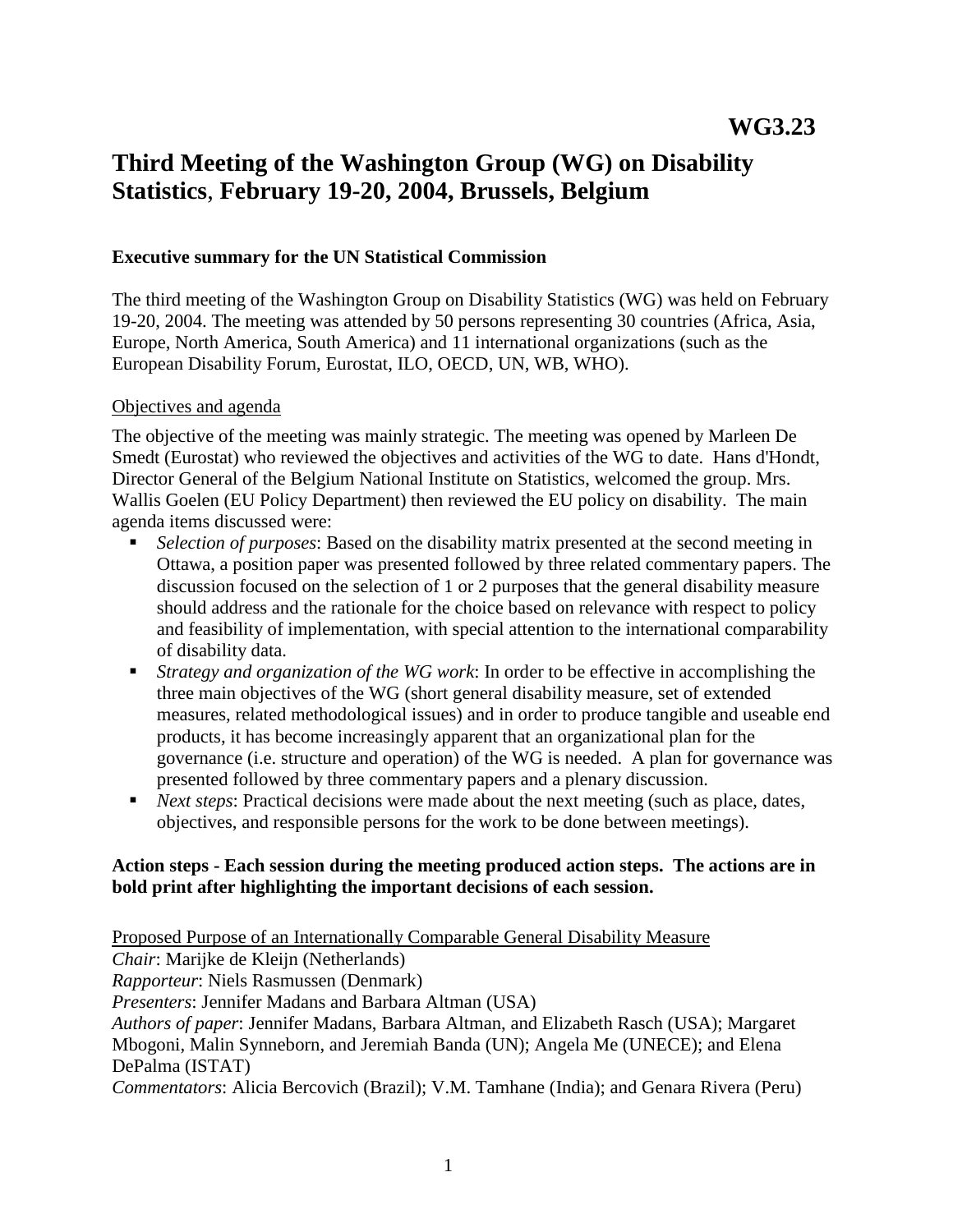- a) There was concurrence of the WG to give highest priority to purpose 3, equalization of opportunity, as the purpose for an internationally comparable general disability measure. The group will attempt to work on purpose 2 simultaneously (monitoring the level of functioning in the population).
- b) **A workgroup (Workgroup 1) was designated to generate a draft set of questions related to this purpose (short form) to be completed by the summer of 2004.** This group was charged with developing a list of measurement domains and criteria to rank domains for potential inclusion, determining if inclusion of a severity indicator is necessary, addressing the issue of accommodations, and if time allows, the group will pilot the proposed questions. The UN will help to identify countries in which piloting could be carried out. Workgroup 1 is composed of:

| Barbara Altman (USA)      | Emmanuelle Cambois (France, Euro-Reves)          |
|---------------------------|--------------------------------------------------|
| Jennifer Madans (USA)     | Nenad Kostanjsek (WHO)                           |
| Elizabeth Rasch (USA)     | Herman Van Oyen (Belgium)                        |
| Jeremiah Banda (UN)       | Elena De Palma (Italy)                           |
| Malin Synneborn (UN)      | V.M. Tamhane (India)                             |
| Ahmed Hussein (UN-ESCWA)  | Romulo Virola (Philippines)                      |
| Angela Me (UNECE)         | Carlotta Besozzi (European Disability Forum)     |
| Alicia Bercovich (Brazil) | Representative from Australia (to be determined) |
| Renée Langlois (Canada)   |                                                  |

c) **A second workgroup (Workgroup 2) will prepare a paper for the next meeting proposing method/s for implementing the general disability measure (short form).** Elements of the proposal will address the issues of pilot testing, translation, enumerator training, and comparability. Workgroup 2 is composed of: Herman Van Oyen (Belgium) Nenad Kostanjsek (WHO) Howard Meltzer (UK)

V.M. Tamhane (India)

Representative from Euro-Reves (to be determined)

d) **A third workgroup (Workgroup 3) will prepare a paper proposing an approach for development of extended measurement set/s related to the general disability measure/s.** Workgroup 3 is composed of: Marijke de Kleijn (Netherlands), Chair Don Lollar (USA) Representative from Australia (to be determined) Representative from Euro-Reves (to be determined) Representative from international disability organization (to be determined)

## Governance

*Chair*: Gary Catlin (Canada)

*Rapporteur*: Jacques Bonte (Partnership Health EU)

*Presenter*: Renée Langlois (Canada)

*Authors of paper*: Jennifer Madans, Barbara Altman, and Elizabeth Rasch (USA); Renée

Langlois (Canada); and Elena De Palma and Roberta Crialesi (Italy)

*Commentators*: Romulo Virola (Philippines); Helen Namirembe-Nviiri (Uganda); and Howard Meltzer (UK)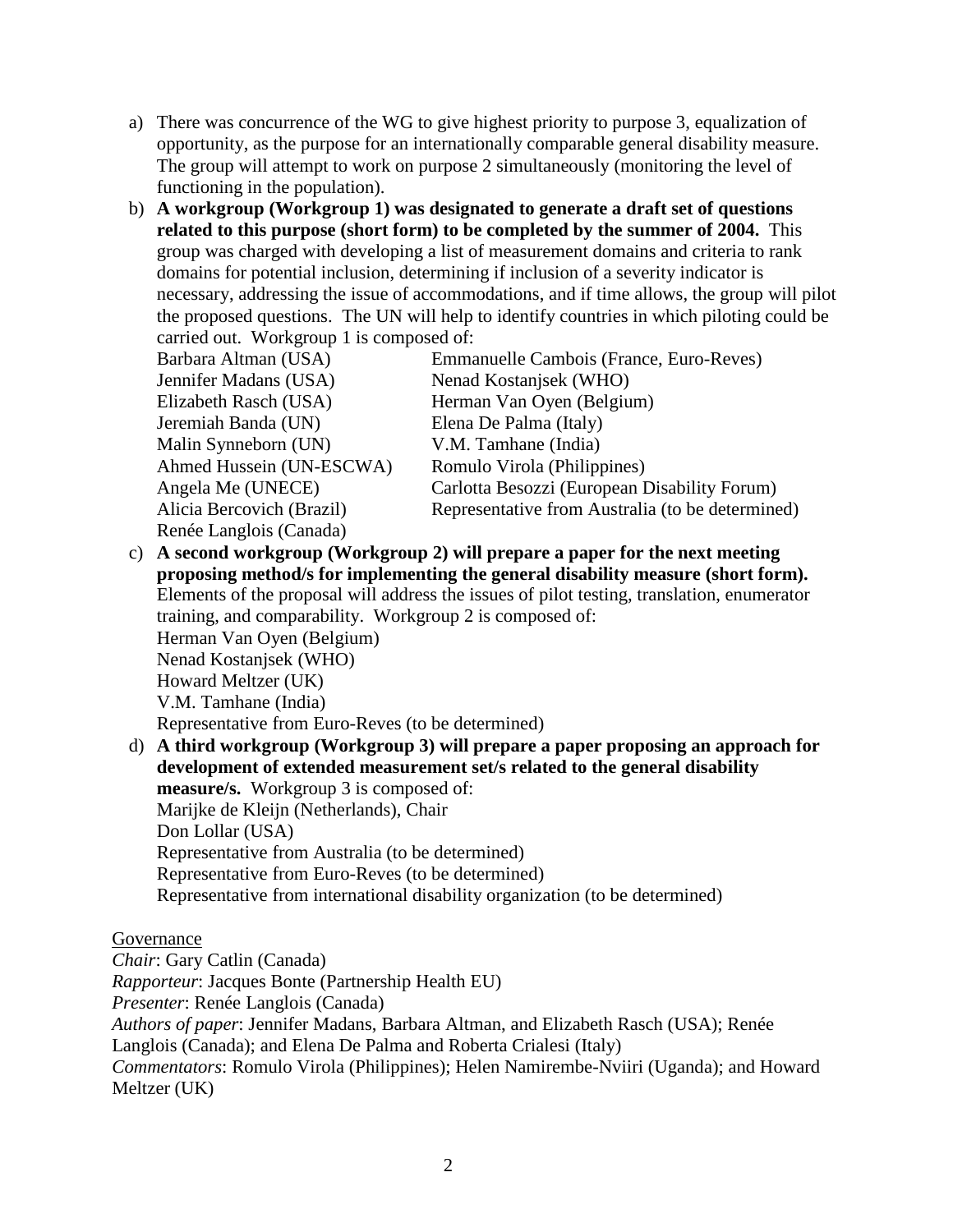- a) A plan for governance was adopted by the WG. **The governance plan will be revised according to the discussion at the meeting within one month of the meeting (approximately March 22, 2004).**
- b) Representative/s will be appointed by the national statistical authorities of member states.
- c) Adjunct members may participate in the activities of the WG. Adjunct members include well-recognized international organizations with a formal relationship to national statistical authorities such as disability organizations, UN affiliates, other statistical agencies (i.e. OECD), organizations that represent national statistical agencies (i.e. Eurostat), and other groups with international expertise in disability statistics.
- d) There will be representation of persons with disabilities in the WG. In addition to the European Disability Forum who already participate in the WG, **international disability organizations will be identified and invited to participate before the next meeting.**
- e) NCHS (USA) was selected as the Executive Secretariat of the WG.
- f) **The Steering Committee and chair will be responsible for implementing governance procedures**. Members of the Steering Committee were selected and include the past three meeting hosts (representatives from the United States, Canada, Eurostat), the next meeting host (to be named), and regional representatives from Brazil, Uganda, the Philippines, and Egypt. The Steering Committee selected Jennifer Madans (NCHS, USA) as chair for a one-year term.
- g) **The Steering Committee was charged with development of a long-range work plan and timeline for implementation of the work plan to facilitate WG activities.** The Steering Committee is to circulate the work plan to the WG membership prior to the next annual meeting.

### Report on World Bank Activity

*Presenter*: Daniel Mont (World Bank)

a) The status of the proposed grant from the World Bank for strengthening disability statistics internationally, or Development Grant Facility (DGF), was discussed. The World Bank's interest in the link between disability and poverty was indicated. In the event of funding, the possibility of grant renewal was discussed along with the implications for the products and timing of WG activities.

General issues

*Chair*: Eva Gardos (Hungary)

*Rapporteur*: Don Lollar (USA)

- a) The objectives for the next meeting were specified and include the following:
	- 1. Present the work on the draft general disability measure developed by Workgroup 1.
	- 2. Discuss the position paper on implementation submitted by Workgroup 2.
	- 3. Discuss methodological issues of full population coverage, based on papers already prepared by Howard Meltzer and colleagues.
	- 4. Discuss the position paper on extended measurement sets submitted by Workgroup 3.
	- 5. The Steering Committee chair will lead a discussion on strategic issues, such as the status of the World Bank proposal, identifying the WG representative to the UN Statistical Commission meeting, timeframes, etc.
- b) **We hope to hold the next meeting in September or October, 2004 in Bangkok in conjunction with ESCAP. The 2005 meeting is planned to be held in Brazil.** If the